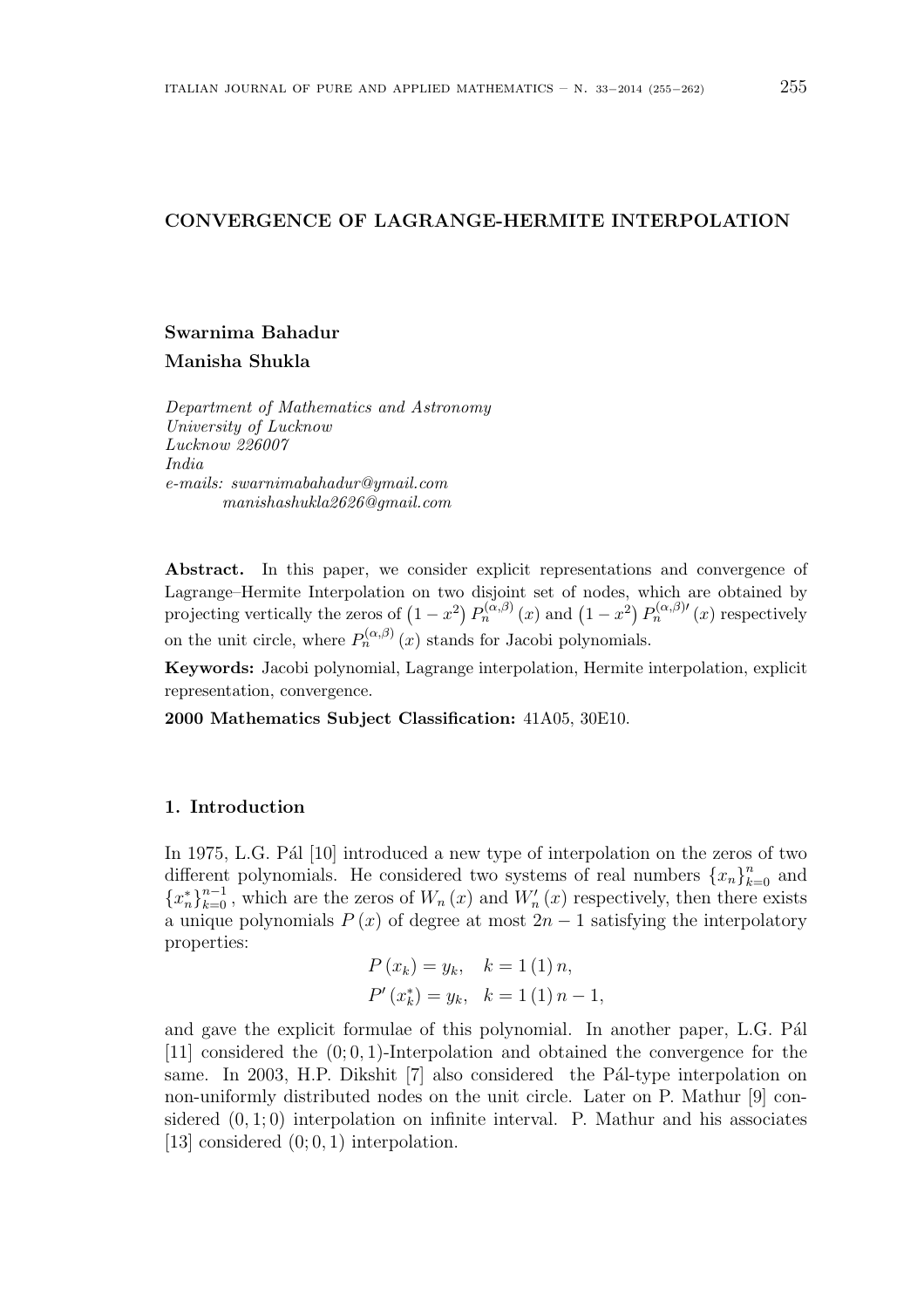In a paper, S. Xie [15] considered the regularity of  $(0, 1, ..., r-2, r)$  and  $(0, 1, ..., r-2, r)^*$  –interpolation on the sets obtained by projecting vertically the zeros of  $(1-x^2) P_n^{(\alpha,\beta)}(x)$  on the unit circle, where  $P_n^{(\alpha,\beta)}(x)$  stands for the Jacobi polynomials. After that S. Bahadur  $[3, 5]$  considered  $(0, 1; 0)$  and  $(0; 0, 1)$  interpolation on the unit circle and establish the convergence theorem for the same. In another paper, the authors [6] have considered Hermite–Lagrange interpolation and established a convergence theorem on the unit circle.

In this paper, we consider Lagrange–Hermite interpolation on the unit circle. Here, we consider two pairwise disjoint sets  $\{z_k\}_{k=0}^{2n+1}$  and  $\{t_k\}_{k=0}^{2n-1}$ , which are the vertically projected zeros of  $(1-x^2) P_n^{(\alpha,\beta)}(x)$  and  $(1-x^2) P_n^{(\alpha,\beta)}(x)$  on the unit circle, respectively.

Let  $Z_n$  and  $T_n$  be two sets satisfying:

$$
Z_n = \begin{cases} z_k : k = 0(1)2n + 1 : \\ z_0 = 1, \ z_{2n+1} = -1 \\ z_k = \cos \theta_k + i \sin \theta_k, \ z_{n+k} = -z_k, \ k = 1 (1) n \end{cases}
$$

(1.1) and

$$
T_n = \begin{cases} t_k : k = 0(1)2n - 1: \\ t_0 = 1, t_{2n-1} = -1 \\ t_k = \cos \phi_k + i \sin \phi_k, t_{n+k} = -t_k, k = 1(1) n - 1 \end{cases}
$$

which are the zeros of  $(1-x^2) P_n^{(\alpha,\beta)}(x)$  and  $P_n^{(\alpha,\beta)}(x)$ , respectively.

In Section 2, we give some preliminaries and in Section 3, we describe the problem and obtained the regularity of the same. In Section 4, we give the explicit formulae of the interpolatory polynomials. In Sections 5 and 6, estimation of interpolatory polynomials and convergence are given, respectively.

#### 2. Preliminaries

In this section, we shall give some well known results, which we shall use.

The differential equation satisfied by  $P_n^{(\alpha,\beta)}(x)$  is:

(2.1) 
$$
(1 - x^2) P_n^{(\alpha, \beta)''}(x) + [\beta - \alpha - (\alpha + \beta + 2) x] P_n^{(\alpha, \beta)'}(x) + n (n + \alpha + \beta + 1) P_n^{(\alpha, \beta)}(x) = 0
$$

(2.2) 
$$
W(z) = \prod_{k=1}^{2n} (z - z_k) = K_n P_n^{(\alpha, \beta)} \left( \frac{1 + z^2}{2z} \right) z^n
$$

(2.3) 
$$
H(z) = \prod_{k=1}^{2n-2} (z - t_k) = K_n^* P_n^{(\alpha, \beta)} \left( \frac{1 + z^2}{2z} \right) z^{n-1}.
$$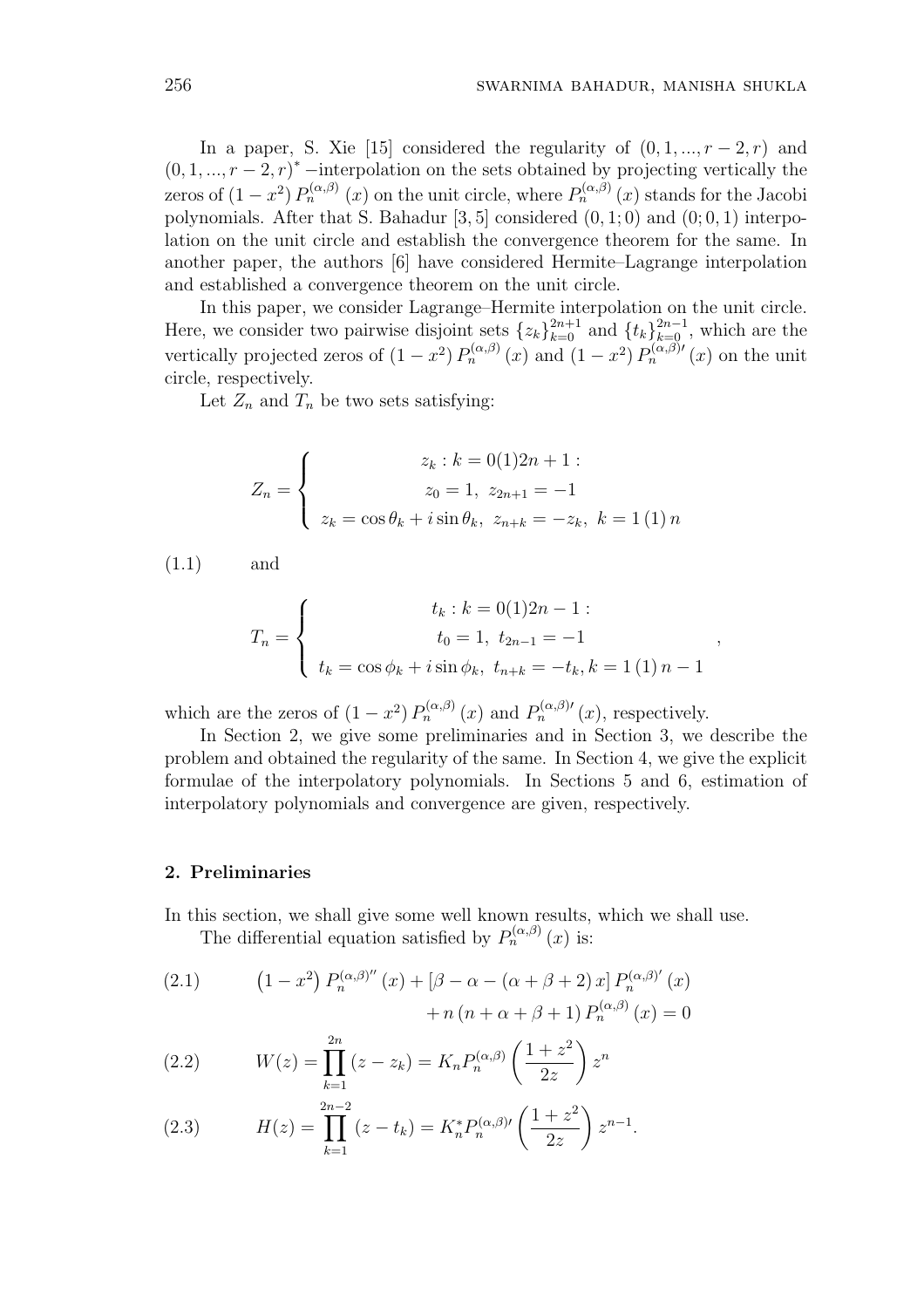We shall require the fundamental polynomials of Lagrange interpolation based on  $Z_n$  and  $T_n$ 

(2.4) 
$$
L_k(z) = \frac{R(z)}{R'(z_k)(z - z_k)}, \ k = 0(1)2n + 1,
$$

where  $R(z) = (z^2 - 1) W(z)$ ,

(2.5) 
$$
l_k(z) = \frac{H(z)}{H'(t_k)(z - t_k)}, \ k = 1(1)2n - 2.
$$

We will also use the following results

(2.6) 
$$
(-1)^n W'(z_{n+k}) = W'(z_k) = -\frac{1}{2} K_n P_n^{(\alpha,\beta)}(x_k) (1 - z_k^2) z_k^{n-2},
$$

$$
k = 1 (1) n.
$$

We will also use the following well known inequalities (see [8])

(2.7) 
$$
(1-x^2)^{\frac{1}{2}} P_n^{(\alpha,\beta)}(x) = o(n^{\alpha-1}),
$$

(2.8) 
$$
(1 - x_k^2)^{-1} \sim \left(\frac{k}{n}\right)^{-2}
$$

(2.9) 
$$
\left| P_n^{(\alpha,\beta)}(x_k) \right| \sim k^{-\alpha - \frac{3}{2}} n^{\alpha + 2}
$$

$$
\left| P_n^{(\alpha,\beta)}(x_k) \right| \sim k^{-\alpha - \frac{3}{2}} n^{\alpha + 2}
$$

(2.10) 
$$
\left| P_n^{(\alpha,\beta)}(x) \right| = o(n^{\alpha}),
$$

(2.11) 
$$
(1-x^2) \left| P_n^{(\alpha,\beta)}(x) \right| \le c n^{\alpha+1},
$$

$$
\left| P_n^{(\alpha,\beta)}(x) \right| \le c n^{\alpha+1},
$$

(2.12) 
$$
\left| P_n^{(\alpha,\beta)}(x_k) \right| \sim k^{-\alpha - \frac{1}{2}} n^{\alpha},
$$

(2.13)  $\mid P_n^{(\alpha,\beta)}(x)\right|$  $\mid \sim o(n^{\alpha+2})$ .

## 3. The problem

Let  $\{z_k\}_{k=0}^{2n+1}$  and  $\{t_k\}_{k=0}^{2n-1}$  be the two disjoint sets of nodes obtained by projecting vertically the zeros of  $(1-x^2)P_n^{(\alpha,\beta)}(x)$  and  $(1-x^2)P_n^{(\alpha,\beta)}(x)$  on the unit circle respectively, we seek to determine the interpolatory polynomial  $R_n(z)$  of degree  $\leq 6n - 1$  satisfying the conditions:

(3.1) 
$$
\begin{cases} R_n(z_k) = \alpha_k, & k = 0 (1) 2n + 1, \\ R_n(t_k) = \beta_k, & k = 1 (1) 2n - 2, \\ R'_n(t_k) = \gamma_k, & k = 0 (1) 2n - 1, \end{cases}
$$

where  $\alpha_k$ ,  $\beta_k$  and  $\gamma_k$  are arbitrary complex numbers. We are also interested in establishing a convergence theorem for the same.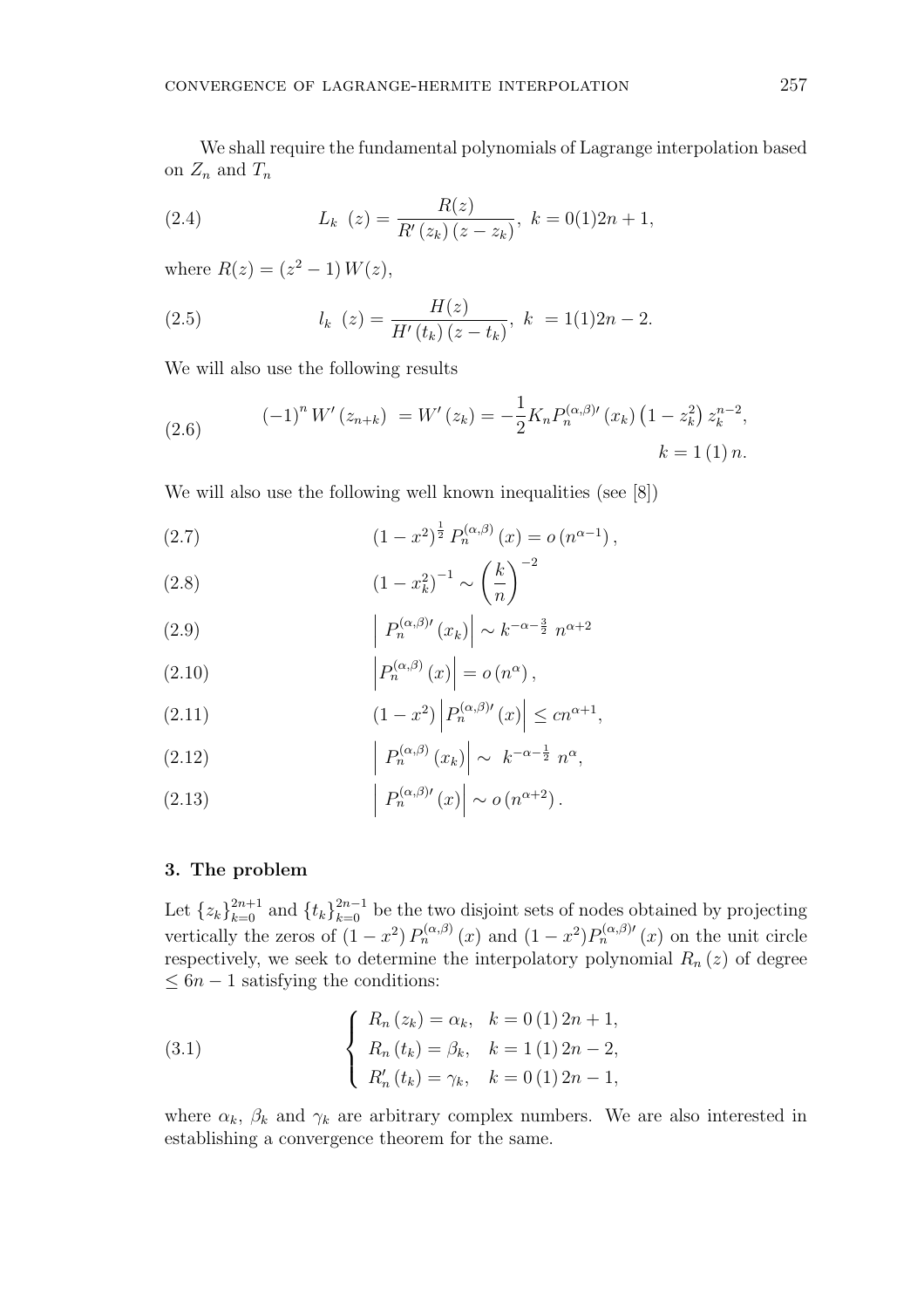## Regularity

**Theorem 1.** The Lagrange–Hermite interpolation is regular on  $Z_n$  and  $T_n$ .

**Proof.** It is sufficient, if we show the unique solution of  $(3.1)$  is  $R_n(z) \equiv 0$ , when all data  $\alpha_k = \beta_k = \gamma_k = 0$ . Clearly, in this case we have  $R_n(z) = R(z) H(z) q(z)$ , where  $q(z)$  is a polynomial of degree  $\leq 2n - 1$ .

Let  $R_n(z) = R(z) H(z) q(z)$ . Obviously,  $R_n(z_k) = 0$  and  $R_n(t_k) = 0$ . Then, from  $R_n'(t_k) \equiv 0$ , we have  $q(t_k) = 0$ . Therefore,  $q(z) = (az + b) H(z)$ , where a and b are arbitrary constants.

As  $q(\pm 1) = 0$ , we get  $a = b = 0$ . It indicates

$$
R_n(z) \equiv q(z) \equiv 0.
$$

Hence the theorem follows.

#### 4. Explicit representation of interpolatory polynomials

We shall write  $R_n(z)$  satisfying  $(3.1)$  as

(4.1) 
$$
R_n(z) = \sum_{k=0}^{2n+1} \alpha_k A_k(z) + \sum_{k=1}^{2n-2} \beta_k B_k(z) + \sum_{k=0}^{2n-1} \gamma_k C_k(z),
$$

where  $A_k(z)$ ,  $B_k(z)$  and  $C_k(z)$  are unique polynomials, each of degree atmost  $6n - 1$  satisfying the following conditions:

For  $k = 0 (1) 2n + 1$ 

(4.2) 
$$
\begin{cases} A_k(z_j) = \delta_{jk}; & j = 0 (1) 2n + 1, \\ A_k(t_j) = 0; & j = 1 (1) 2n - 2, \\ A'_k(t_j) = 0; & j = 0 (1) 2n - 1. \end{cases}
$$

For  $k = 1 (1) 2n - 2$ 

(4.3) 
$$
\begin{cases} B_k(z_j) = 0; \quad j = 0 \ (1) \ 2n + 1, \\ B_k(t_j) = \delta_{jk}; \quad j = 1 \ (1) \ 2n - 2, \\ B'_k(t_j) = 0; \quad j = 0 \ (1) \ 2n - 1. \end{cases}
$$

For  $k = 0$  (1)  $2n - 1$ 

(4.4) 
$$
\begin{cases} C_k (z_j) = 0; & j = 0 \ (1) \ 2n + 1, \\ C_k (t_j) = 0; & j = 1 \ (1) \ 2n - 2 \\ C'_k (t_j) = \delta_{jk}; & j = 0 \ (1) \ 2n - 1 \end{cases}
$$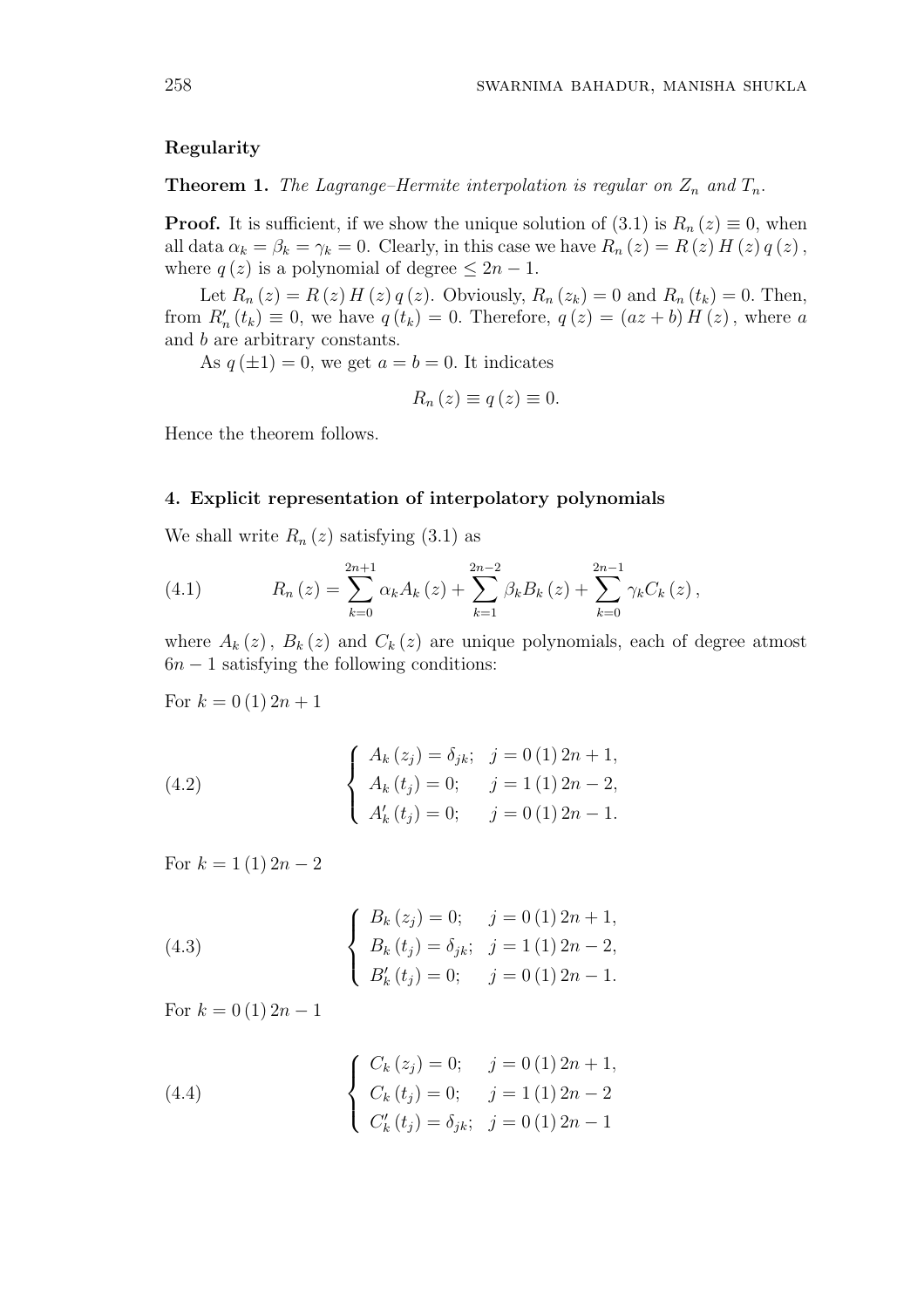Theorem 2. For  $k = 1(1)2n - 2$ , we have,

(4.5) 
$$
C_k(z) = \frac{(z^2 - 1) R(z) H(z) l_k(z)}{(t_k^2 - 1) R(t_k) H'(t_k)}.
$$

For  $k = 0, 2n - 1$ 

(4.6) 
$$
C_k(z) = -\frac{(1+t_k z) H^2(z) R(z)}{2H^2(t_k) R'(t_k)}
$$

Theorem 3. For  $k = 1(1)2n - 2$ , we have,

$$
(4.7) \tBk(z) = \frac{(z^2 - 1) R(z) l_k^2(z)}{(t_k^2 - 1) R(t_k)} - \left\{ \frac{2t_k}{(t_k^2 - 1)} + \frac{R'(t_k)}{R(t_k)} + \frac{H''(t_k)}{H'(t_k)} \right\} C_k(z),
$$

.

where  $C_k(z)$  is given by  $(4.5)$ .

**Theorem 4.** For  $k = 0(1)2n + 1$ , we have,

(4.8) 
$$
A_k(z) = \frac{(z^2 - 1) H^2(z) L_k(z)}{(z_k^2 - 1) H^2(z_k)}.
$$

One can establish Theorems 2, 3 and 4 owing to conditions (4.2), (4.3) and (4.4), respectively.

## 5. Estimation of fundamental polynomials

**Lemma 1.** [2] Let  $L_k$  (z) be given by  $(2.4)$ . Then

(5.1) 
$$
\sum_{k=0}^{2n+1} | L_k (z) | \leq c \sum_{k=0}^{2n+1} \frac{1}{k^{-\alpha + \frac{3}{2}}},
$$

where  $c$  is a constant independent of  $n$  and  $z$ .

**Lemma 2.** [6] Let  $l_k(z)$  be given by (2.5). Then

(5.2) 
$$
\sum_{k=1}^{2n-2} |l_k(z)| \leq c \sum_{k=1}^{2n-2} \frac{1}{k^{-\alpha - \frac{1}{2}}},
$$

where c is a constant independent of n and z.

**Lemma 3.** Let  $C_k(z)$  be given by  $(4.5)$ , we have

(5.3) 
$$
\sum_{k=0}^{2n-1} |C_k(z)| \le c \log n, \quad -1 < \alpha \le -\frac{1}{2}, \ |z| \le 1
$$

and c is a constant independent of n and z.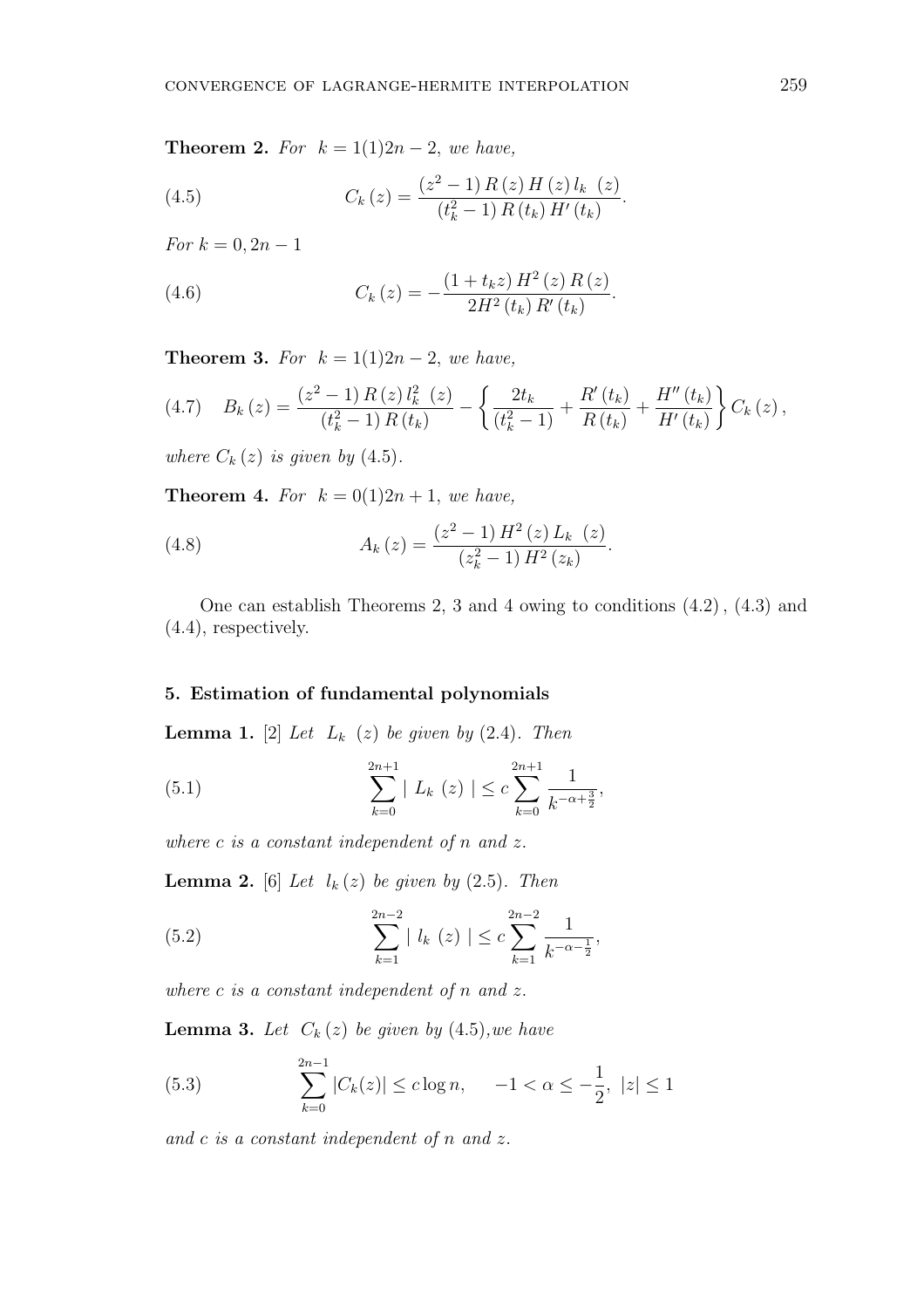**Proof.** From  $(4.5)$  and  $(4.6)$  using  $(2.8)$ ,  $(2.10)$ ,  $(2.12)$  and Lemma 2, we get the required result.

**Lemma 4.** Let  $B_k(z)$  be given by (4.7), we have

(5.4) 
$$
\sum_{k=1}^{2n-2} |B_k(z)| \le cn \log n, \quad -1 < \alpha \le -\frac{1}{2}, \ |z| \le 1
$$

where c is a constant independent of n and z.

**Proof.** From  $(4.6)$ , using  $(2.7)$ ,  $(2.8)$ ,  $(2.12)$  and Lemmas 2 and 3, we get the required result.

**Lemma 5.** Let  $A_k(z)$  be given by (4.8), we have

(5.7) 
$$
\sum_{k=0}^{2n+1} |A_k(z)| \le cn \log n, \ -1 < \alpha \le -\frac{1}{2}, \ |z| \le 1,
$$

where c is a constant independent of n and z.

Proof. Proof is similar to Lemma 3.

### 6. Convergence

Let  $f(z)$  be analytic for  $|z| < 1$  and continuous for  $|z| \leq 1$  and  $\omega(f, \delta)$  be the modulus of continuity of  $f(e^{ix})$ .

**Theorem 5.** Let  $f(z)$  be continuous in  $|z| \leq 1$  and analytic in  $|z| < 1$ . Let the arbitrary numbers  $\beta_k$ 's and  $\gamma'_k$ s be such that:

(6.1) 
$$
\begin{cases} |\beta_k| = o(\omega_2(f, n^{-1})), & k = 1 (1) 2n - 2, \\ |\gamma_k| = o(n\omega_2(f, n^{-1})), & k = 1 (1) 2n - 2. \end{cases}
$$

Then,  $\{R_n\}$  defined by

(6.2) 
$$
R_n(z) = \sum_{k=0}^{2n+1} f(z_k) A_k(z) + \sum_{k=1}^{2n-2} \beta_k B_k(z) + \sum_{k=0}^{2n-1} \gamma_k C_k(z)
$$

satisfies the relation

(6.3) 
$$
|R_n(z) - f(z)| = o\left(n\omega_2(f, n^{-1})\log n\right) \text{ for } -1 < \alpha \le -\frac{1}{2}
$$

where  $\omega_2(f, n^{-1})$  is the modulus of continuity of  $f(z)$ .

Remark. To prove Theorem 5, we shall need the following: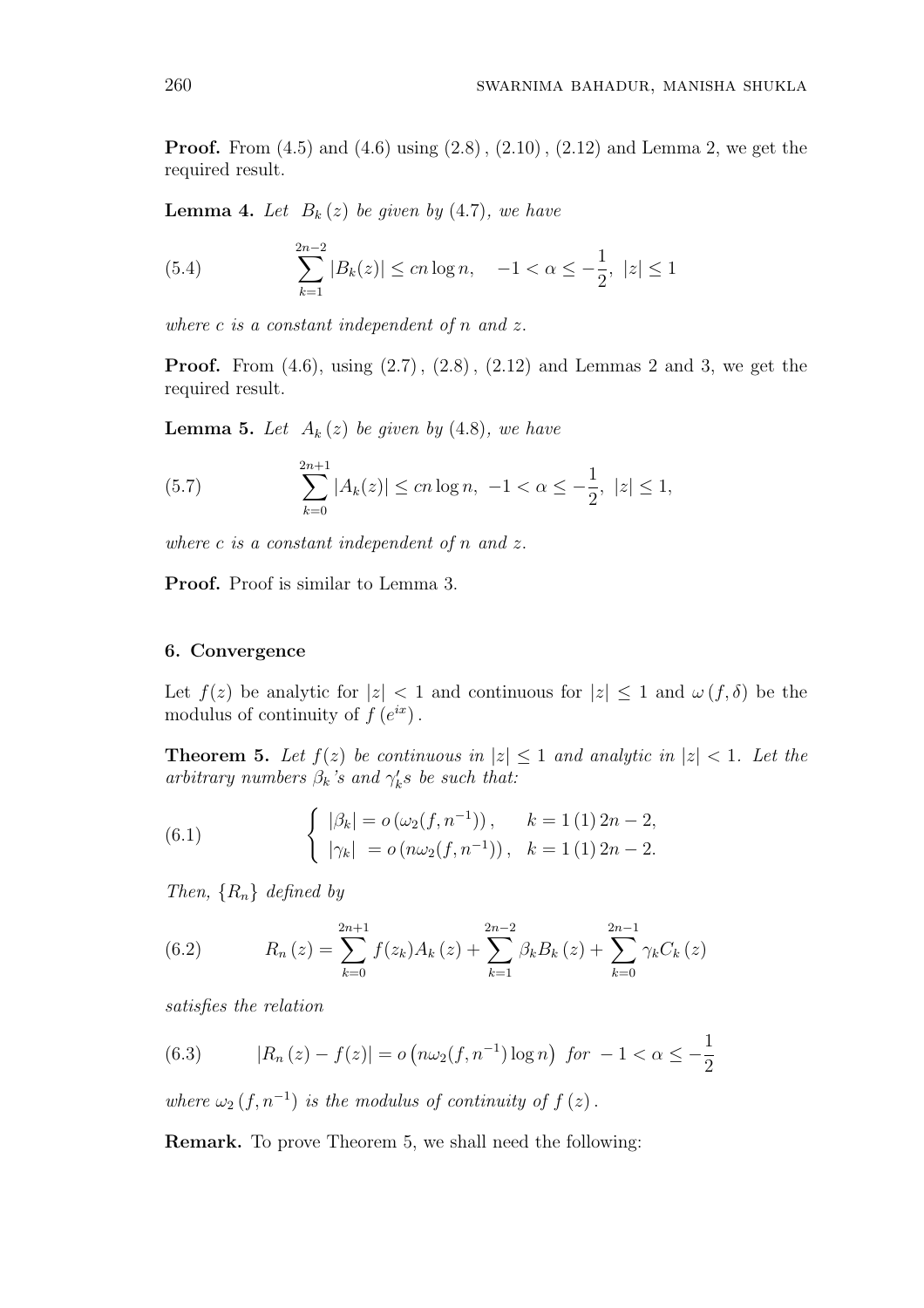Let  $f(z)$  be continuous in  $|z| \leq 1$  and  $f' \in Lip \nu, \nu > 0$ . Then the sequence  ${R_n}$  converges uniformly to  $f(z)$  in  $|z| \leq 1$ , follows from (6.3) provided

(6.4) 
$$
\omega_2(f, n^{-1}) = o(n^{-1-\nu}).
$$

Let  $f(z)$  be continuous in  $|z| \leq 1$  and analytic in  $|z| < 1$ . Then there exists a polynomial  $F_n(z)$  of degree  $6n-1$  satisfying Jackson's inequality

(6.5) 
$$
|F_n(z) - f(z)| \leq c\omega_2(f, n^{-1}), \quad z = e^{i\theta} (0 < \theta \leq 2\pi)
$$

and also an inequality due to  $O$ . Kiš  $[8]$ 

(6.6) 
$$
|F_n^{(m)}(z)| \leq cn^m \omega_2(f, n^{-1}), \text{ for } m \in I^+.
$$

**Proof.** Since  $R_n(z)$  be given by (6.2) is a uniquely determined polynomial of degree  $\leq 6n-1$ , the polynomial  $F_n(z)$  satisfying (6.5) and (6.6) can be expressed as

$$
R_n(z) = \sum_{k=0}^{2n+1} F_n(z_k) A_k(z) + \sum_{k=1}^{2n-2} F_n(t_k) B_k(z) + \sum_{k=0}^{2n-1} F'_n(t_k) C_k(z).
$$

Then,

$$
|R_n(z) - f(z)| \le |R_n(z) - F_n(z)| + |F_n(z) - f(z)|
$$
  
\n
$$
\le \sum_{k=0}^{2n+1} |f(z_k) - F_n(z_k)| |A_k(z)| + \sum_{k=1}^{2n-2} \{ |\beta_k| + |F_n(t_k)| \} |B_k(z)|
$$
  
\n
$$
+ \sum_{k=0}^{2n-1} \{ |\gamma_k| + |F'_n(t_k)| \} |C_k(z)| + |F_n(z) - f(z)|.
$$

Using  $z = e^{i\theta}$   $(0 \lt \theta \leq 2\pi)$ , (6.1), (6.4), (6.5), (6.6) and Lemmas 3, 4 and 5, we get (6.3).

# References

- [1] AKHALGI M.R., SHAMA A., Some Pál-type interpolation Problems, Approx., Optimization and computing Theory and Applications, A.G. Law and C.L. Wang (eds.), Elsevier Science Publisher B.V. (North Holland), IMACS, 1990, 37-40.
- [2] BAHADUR, S., SHUKLA M., A new kind of Hermite interpolation, Adv. Inequal. Appl., 13 (2014).
- [3] BAHADUR, S., *Pal-type*  $(0, 1; 0)$ -interpolation on unit circle, Advances in Theoretical Mathematics and Applications, 6 (1) (2011), 35-39.